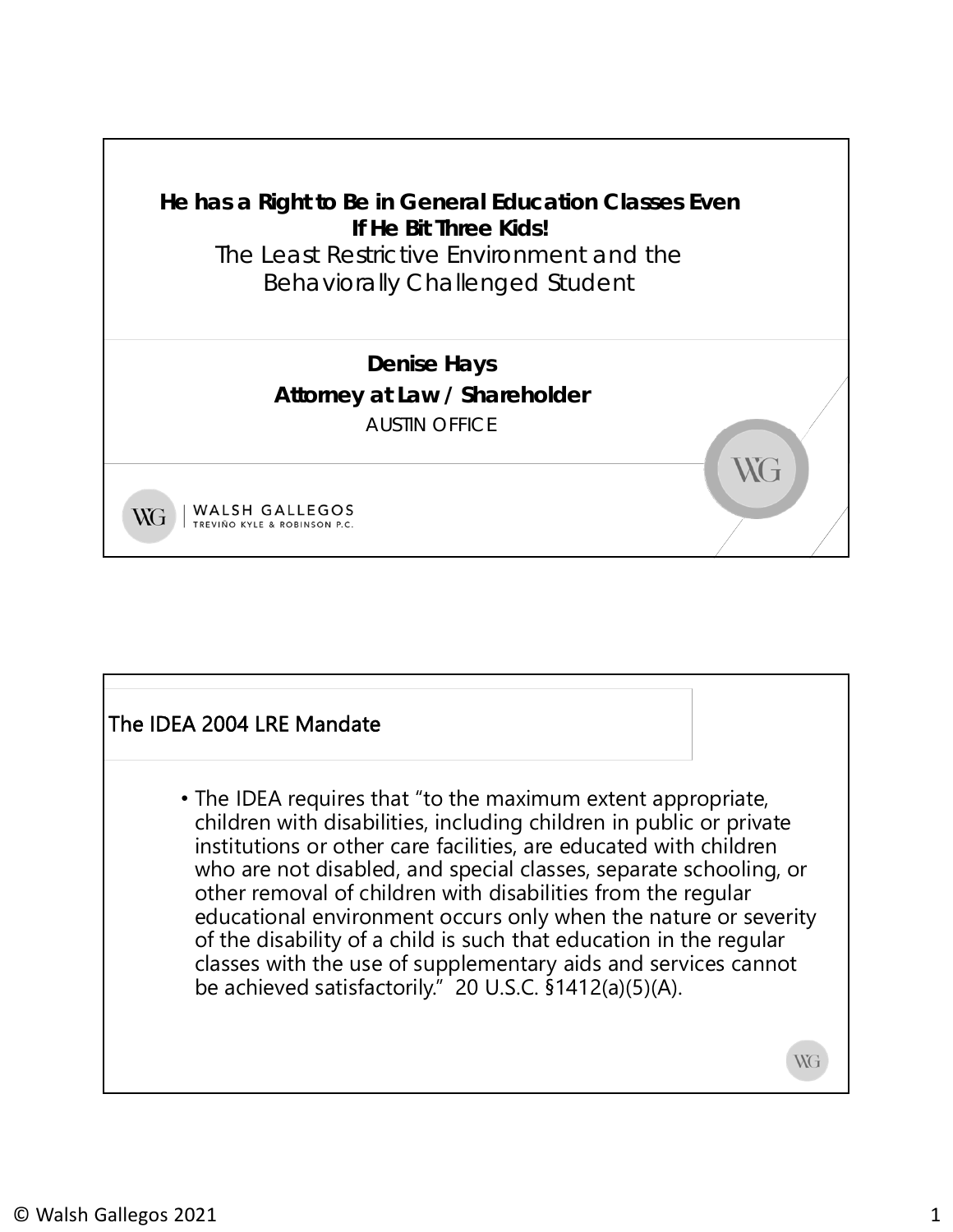

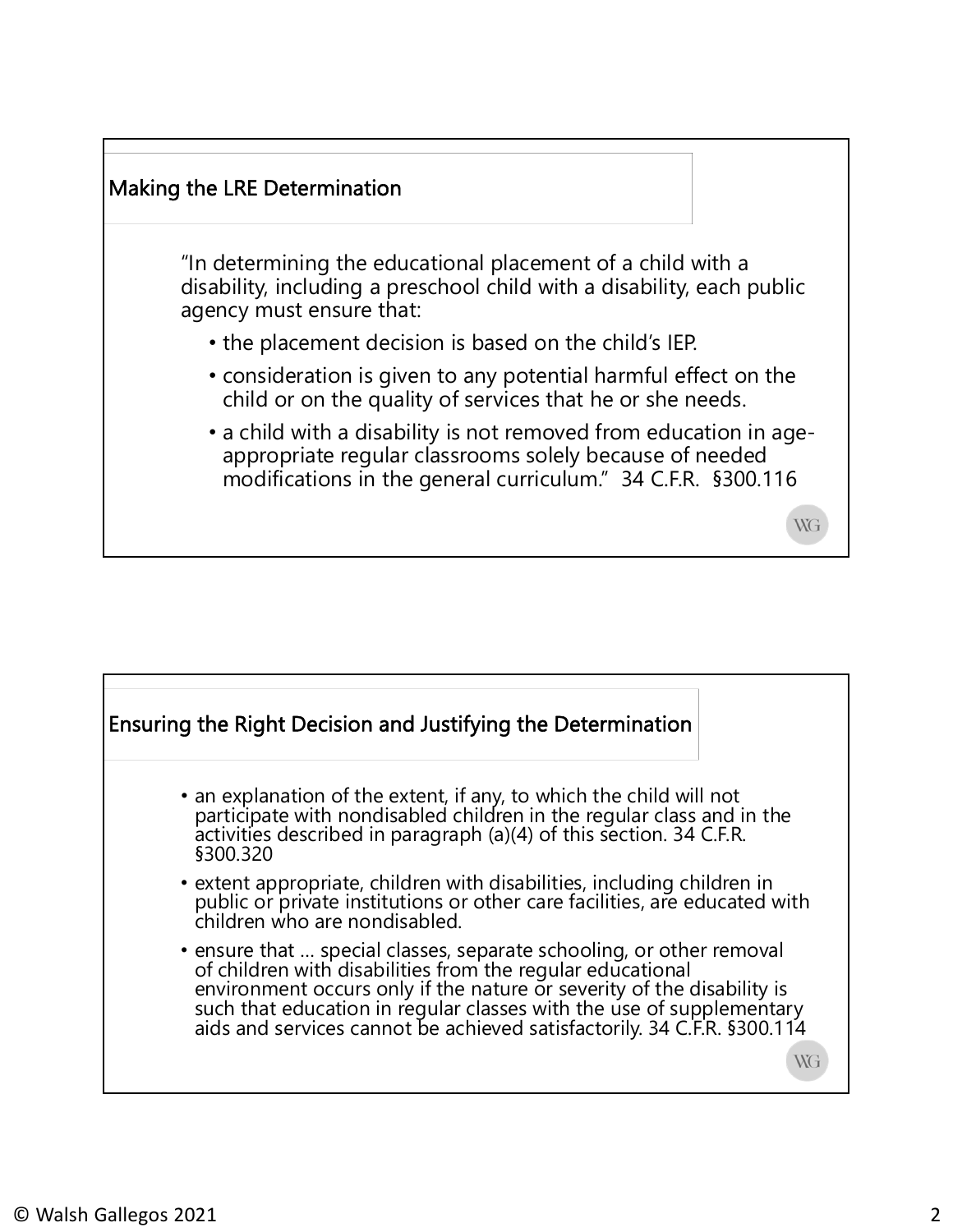

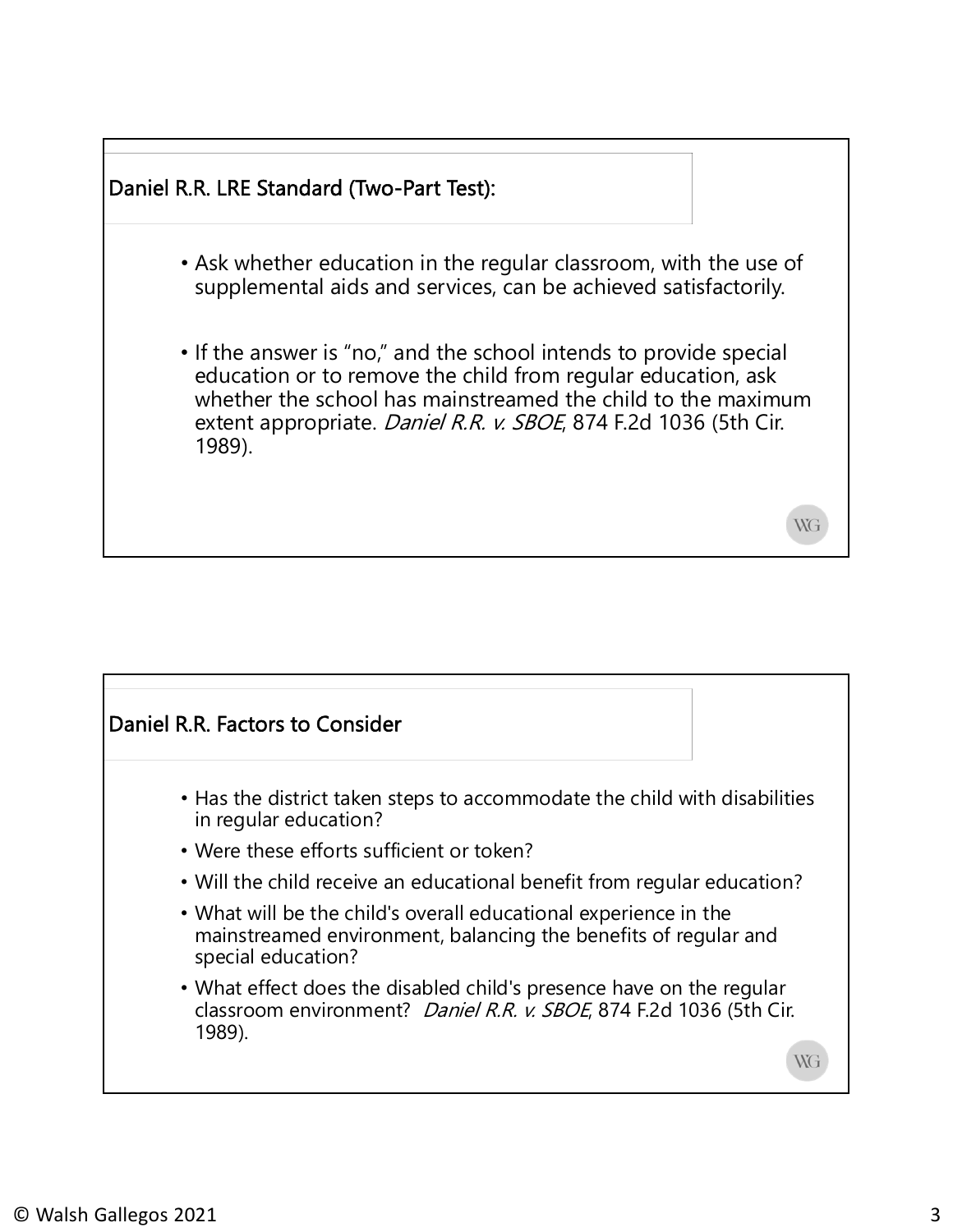## What About Placement?

- In determining the educational placement of a child with a disability . . . Each public agency must ensure that –
- (a) The placement decision– (1) Is made by a group of persons, including the parents, and other persons knowledgeable about the child, the meaning of the evaluation data, and the placement options; and (2) Is made in conformity with the LRE provisions of this subpart, including §§300.114 through 300.118;
- (b) The child's placement--
- (1) Is determined at least annually;
- (2) Is based on the child's IEP; and
- (3) Is as close as possible to the child's home;
- (c) Unless the IEP of a child with a disability requires some other arrangement, the child is educated in the school that he or she would attend if nondisabled;
- (d) In selecting the LRE, consideration is given to any potential harmful effect on the child or on the quality of services that he or she needs; and
- (e) A child with a disability is not removed from education in age-appropriate regular classrooms solely because of needed modifications in the general education curriculum. 34 C.F.R. §300.116

Full Continuum of Services• Each public agency shall ensure that a continuum of alternative placements is available to meet the needs of children with disabilities for special education and related services. 34 C.F.R. §300.115(a) WG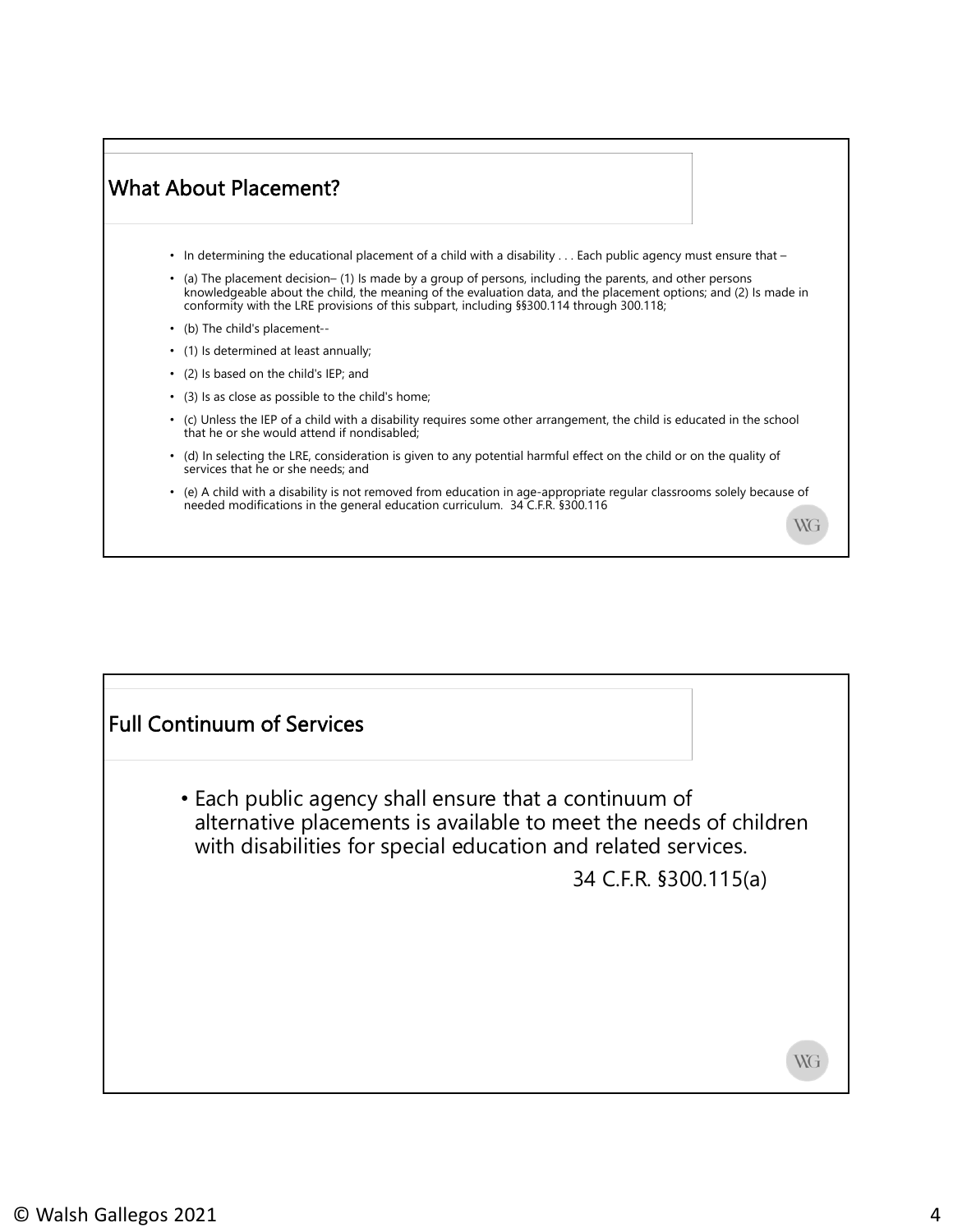

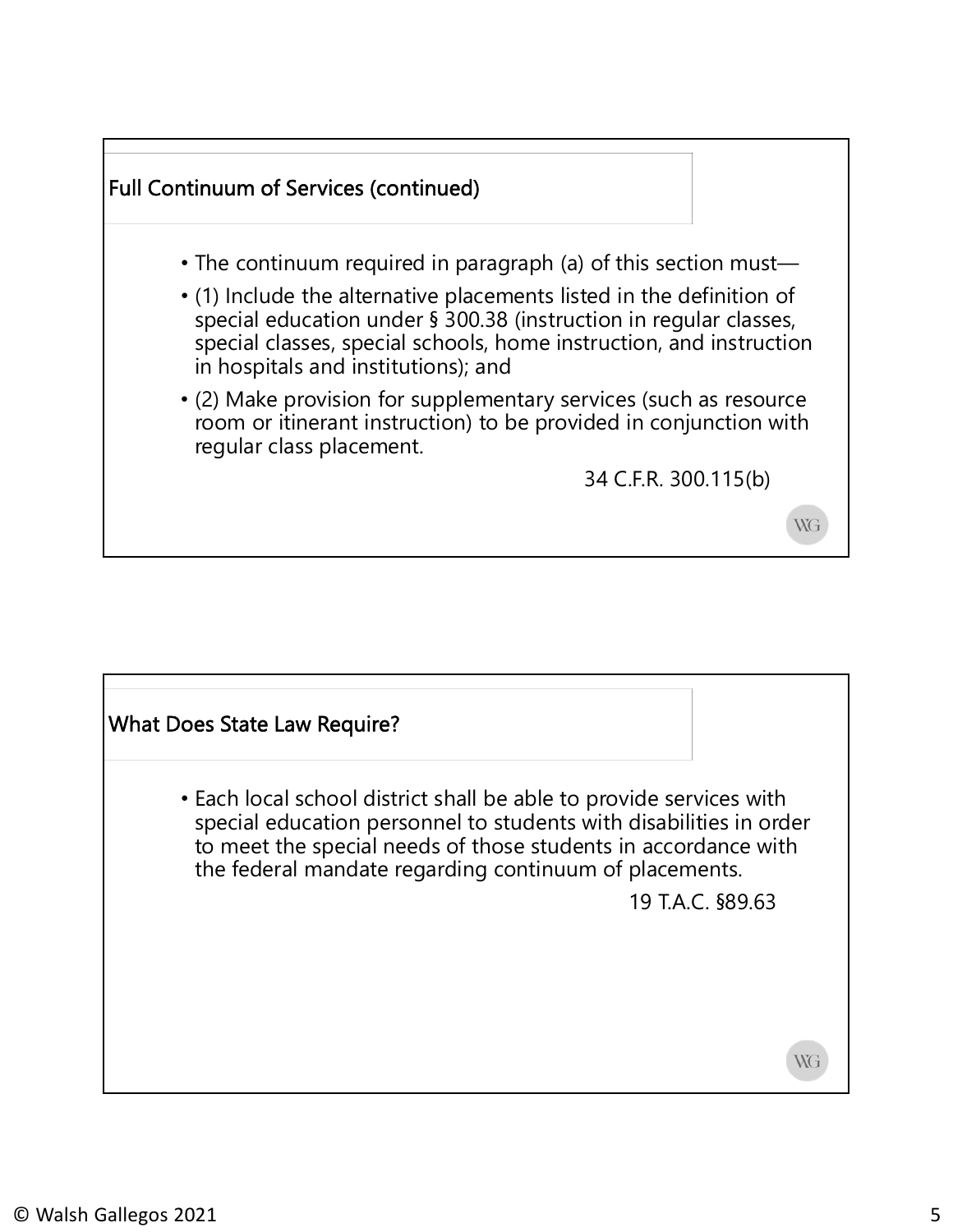### Does the law provide examples of instructional arrangements?

• Yes. However, instructional arrangements /settings shall be based on the individual needs and individualized education programs (IEPs) of eligible students receiving special education services.

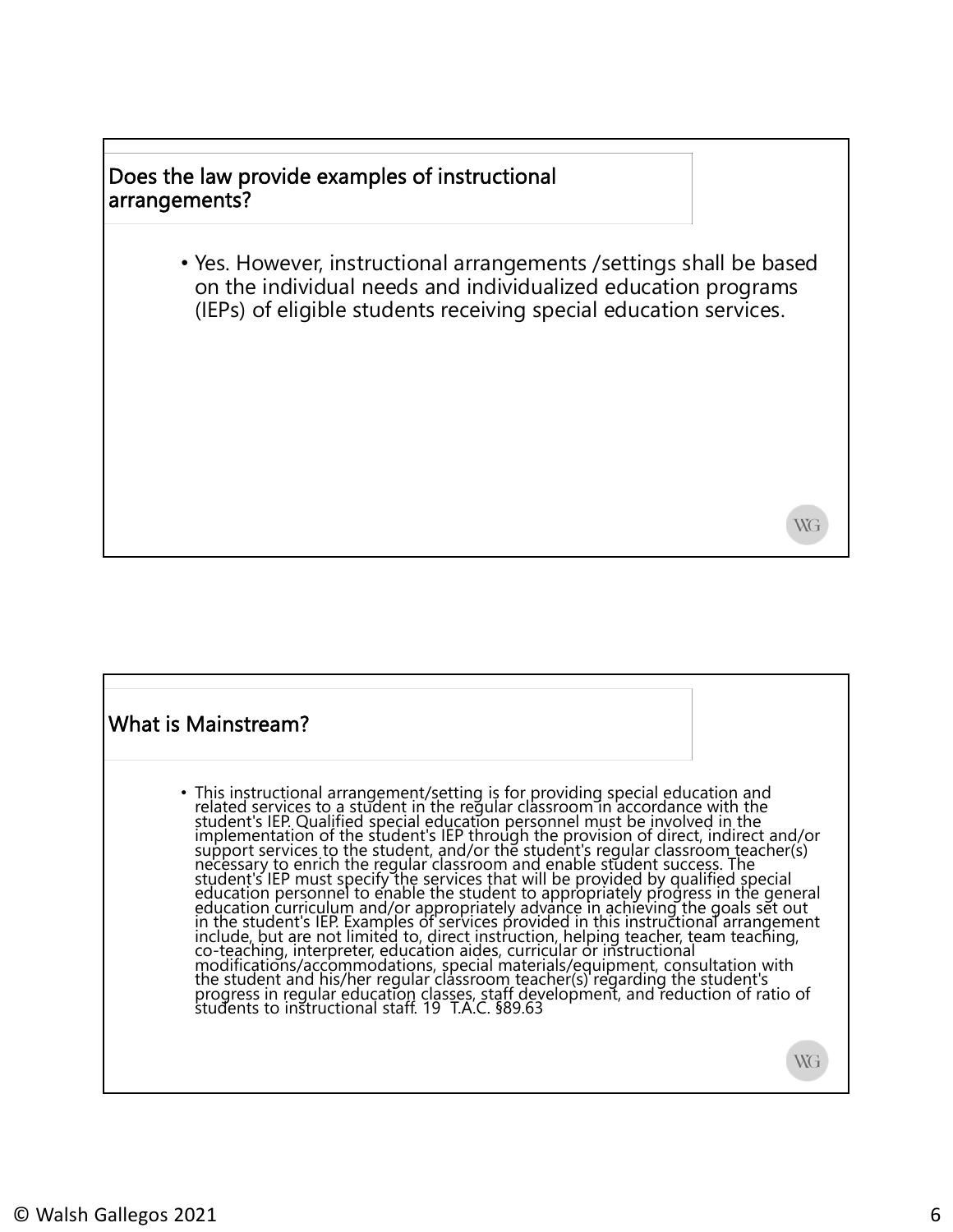## Self-contained is very restrictive. Is this listed on the Continuum?

• Yes. Self-contained (mild, moderate, or severe) is placement on the regular campus. This instructional arrangement/setting is for providing special education and related services to a student who is in a self-contained program for 50% or more of the regular school day on a regular school campus.

19 T.A.C. §89.63

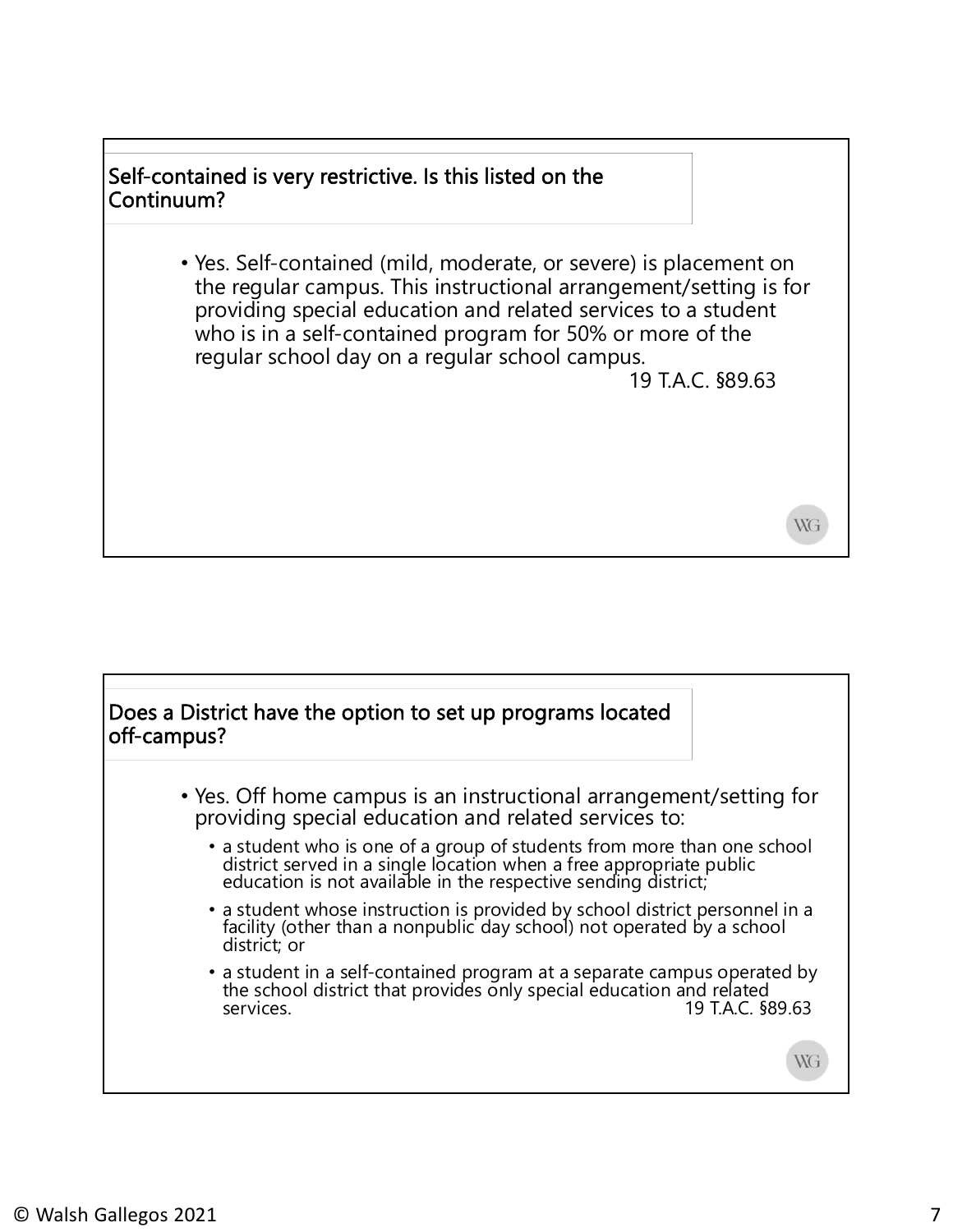## What is Nonpublic Day School? • This instructional arrangement/setting is for providing special education and related services to students through a contractual agreement with a nonpublic school for special education. 19 T.A.C. §89.63 WG

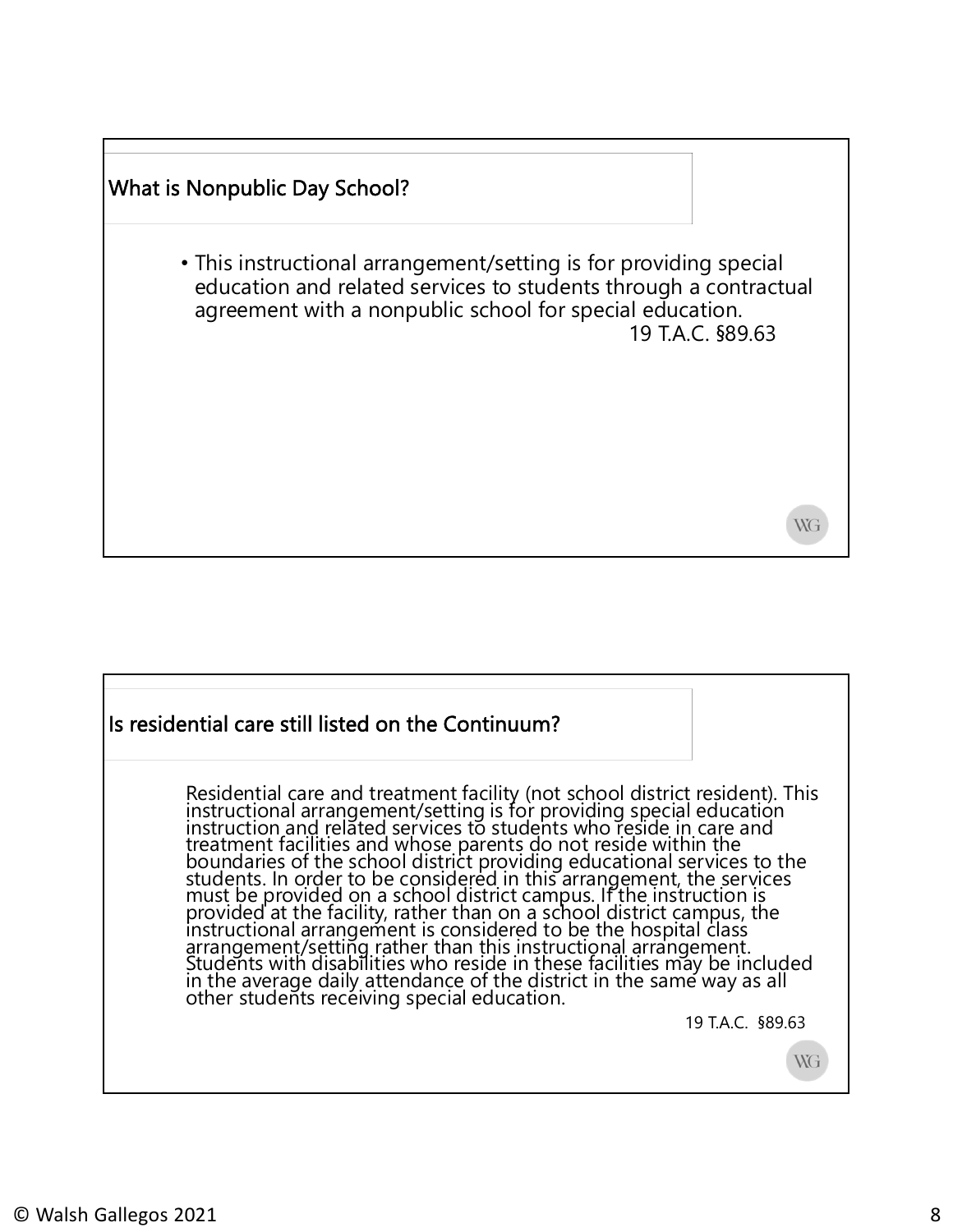

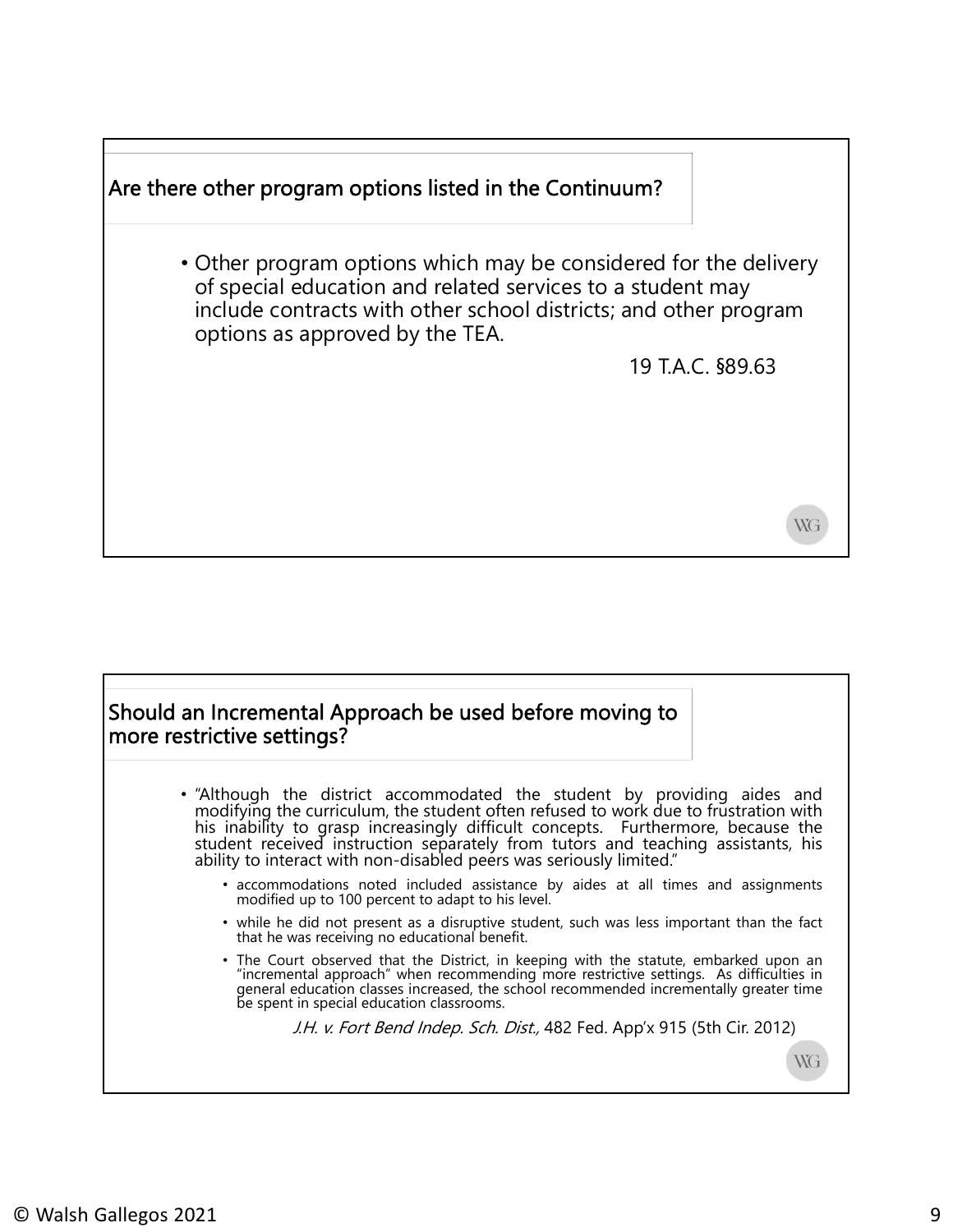

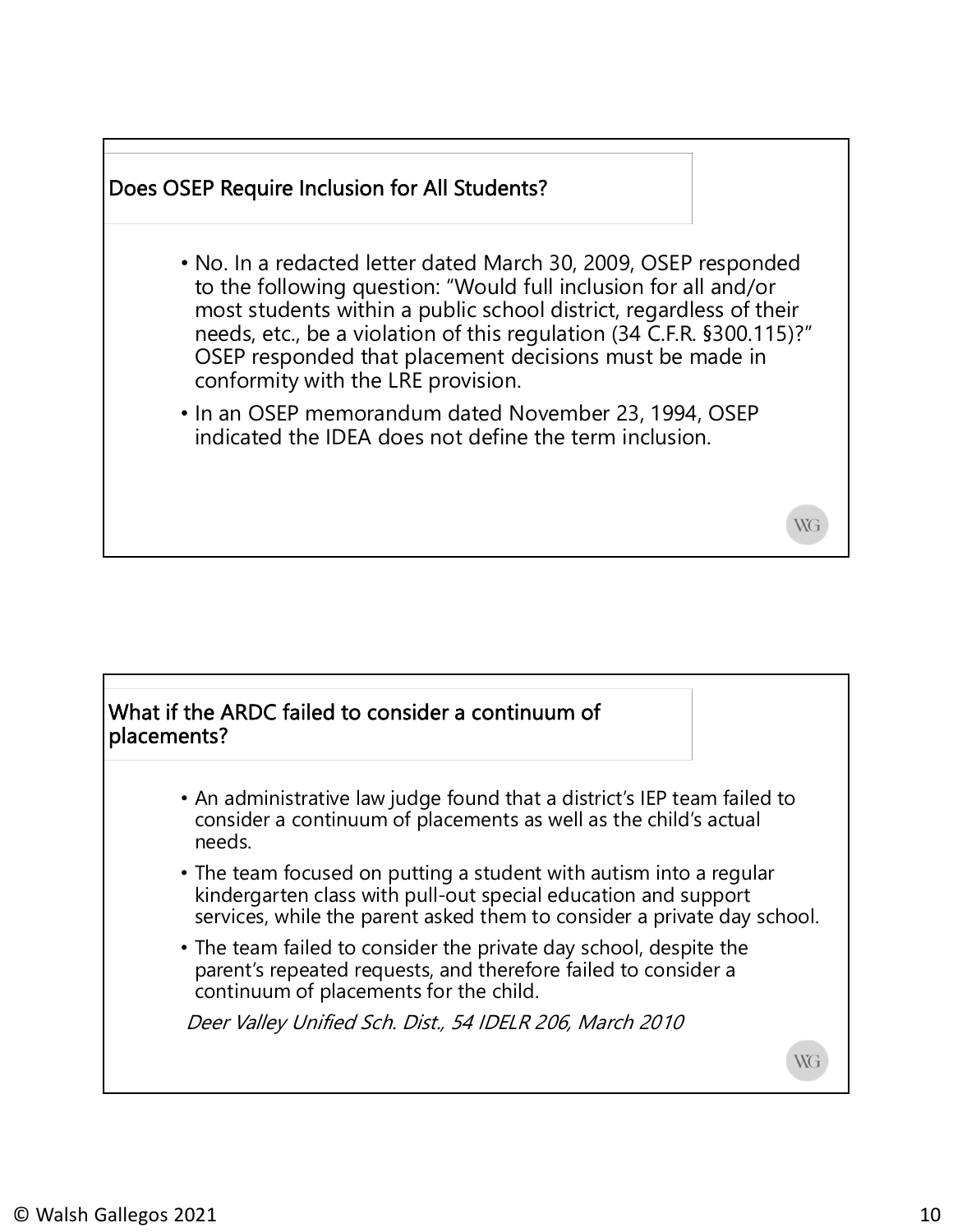## What do you do if a Student needs a change in Placement?

# What do you do if a Student needs a change in Placement? • There are two ways to approach when a behaviorally challenged student needs a change in placement. • 1) Educational Change of Placement With Agreement • 2) Educational Change of Placement Without Agreement WG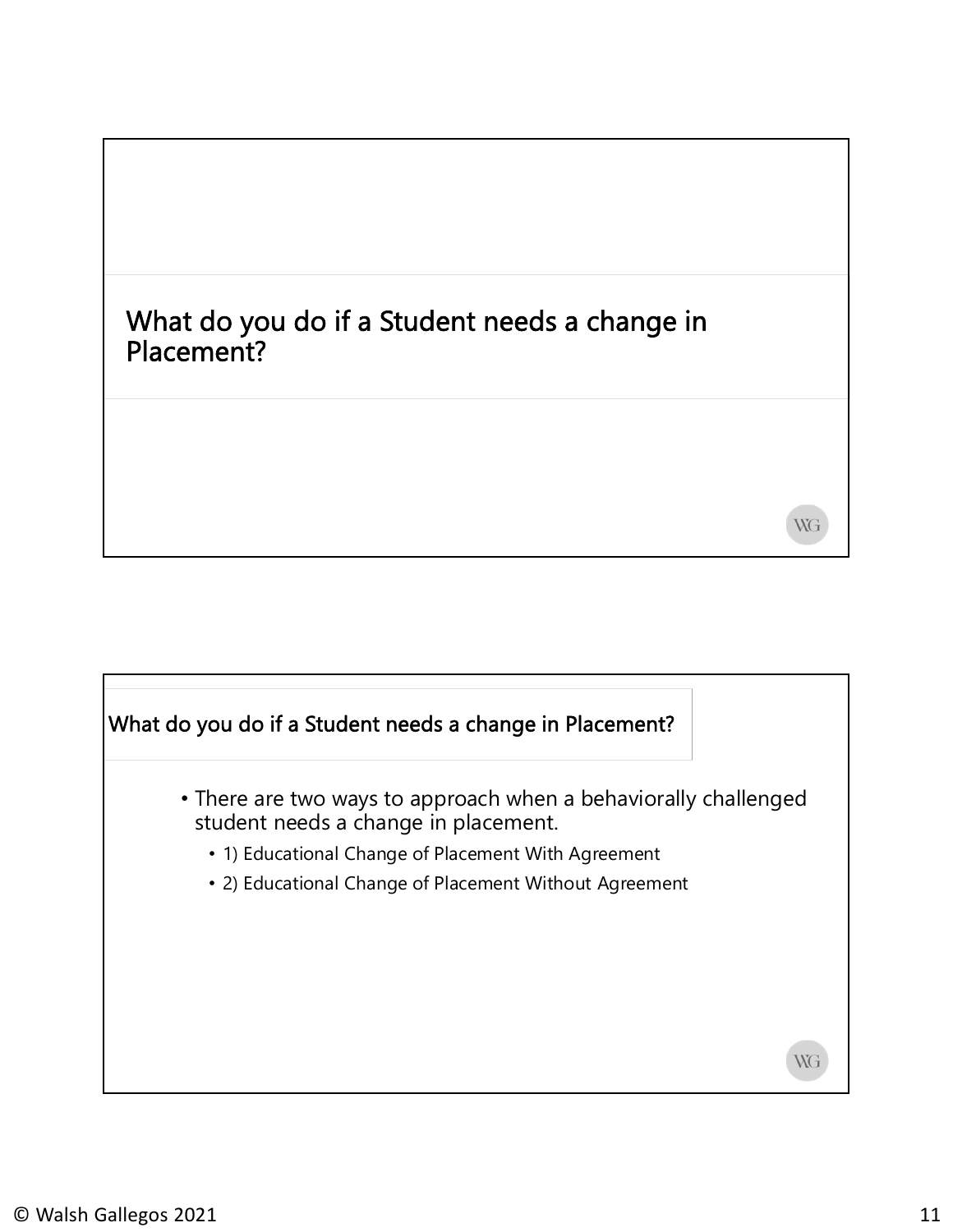

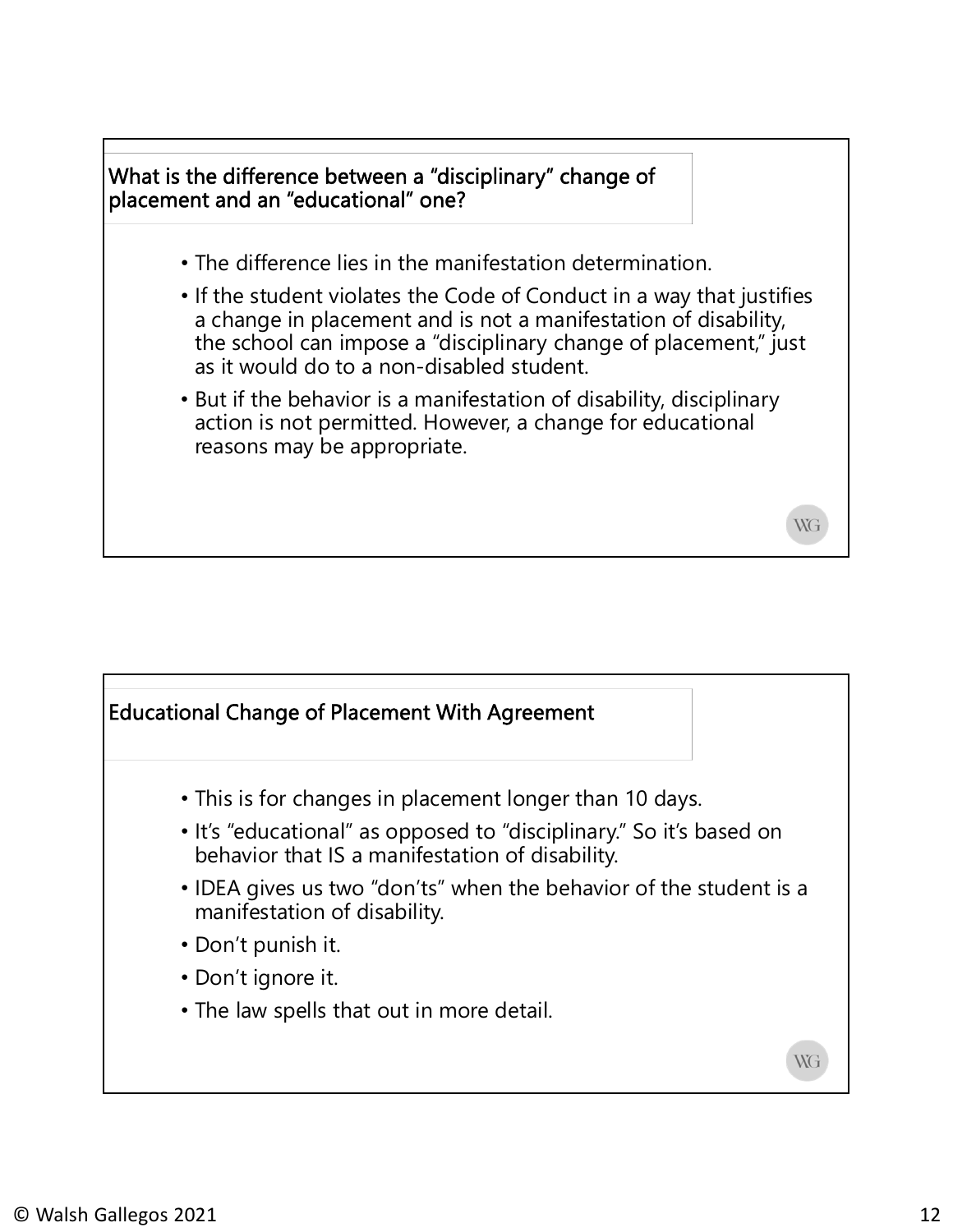

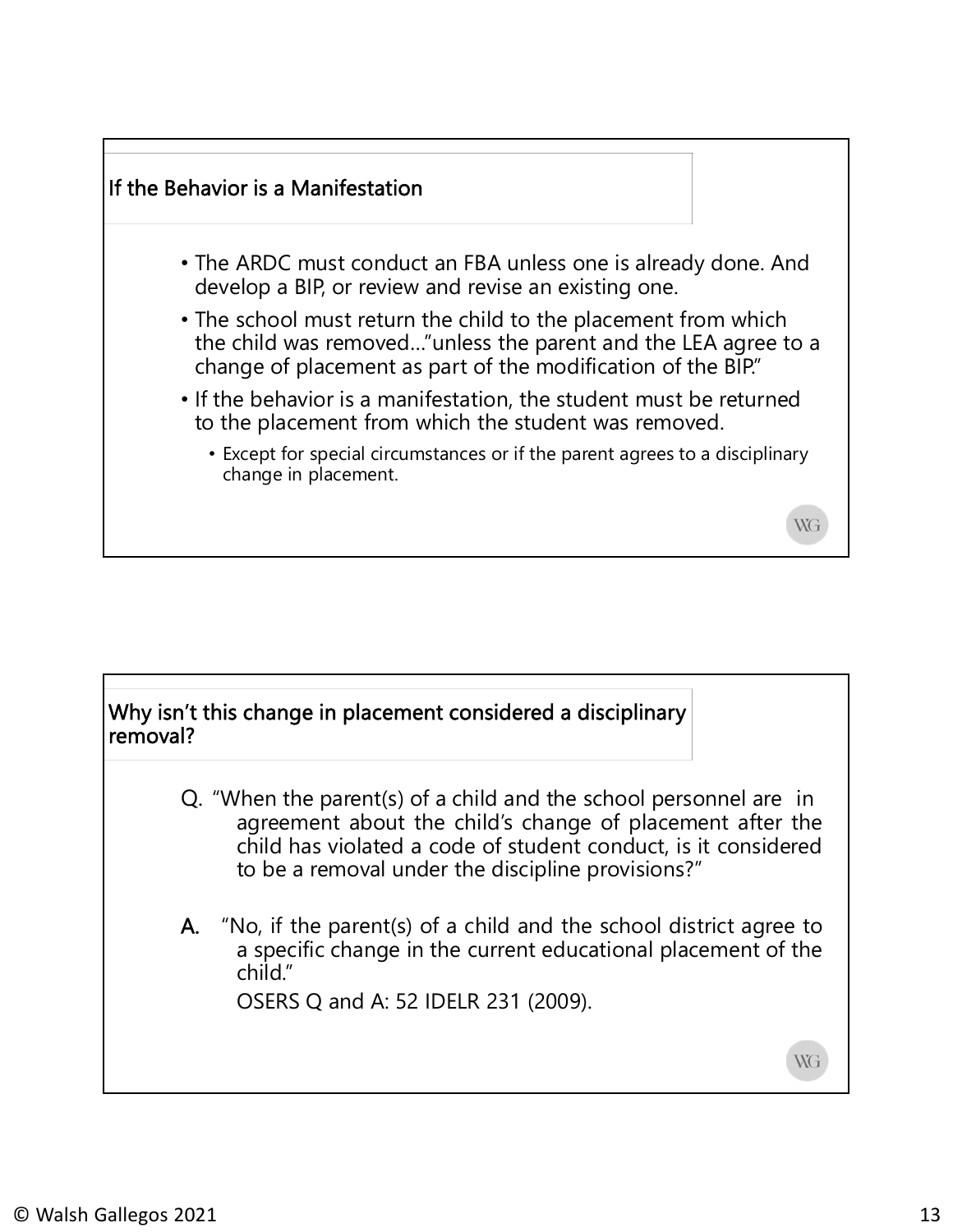

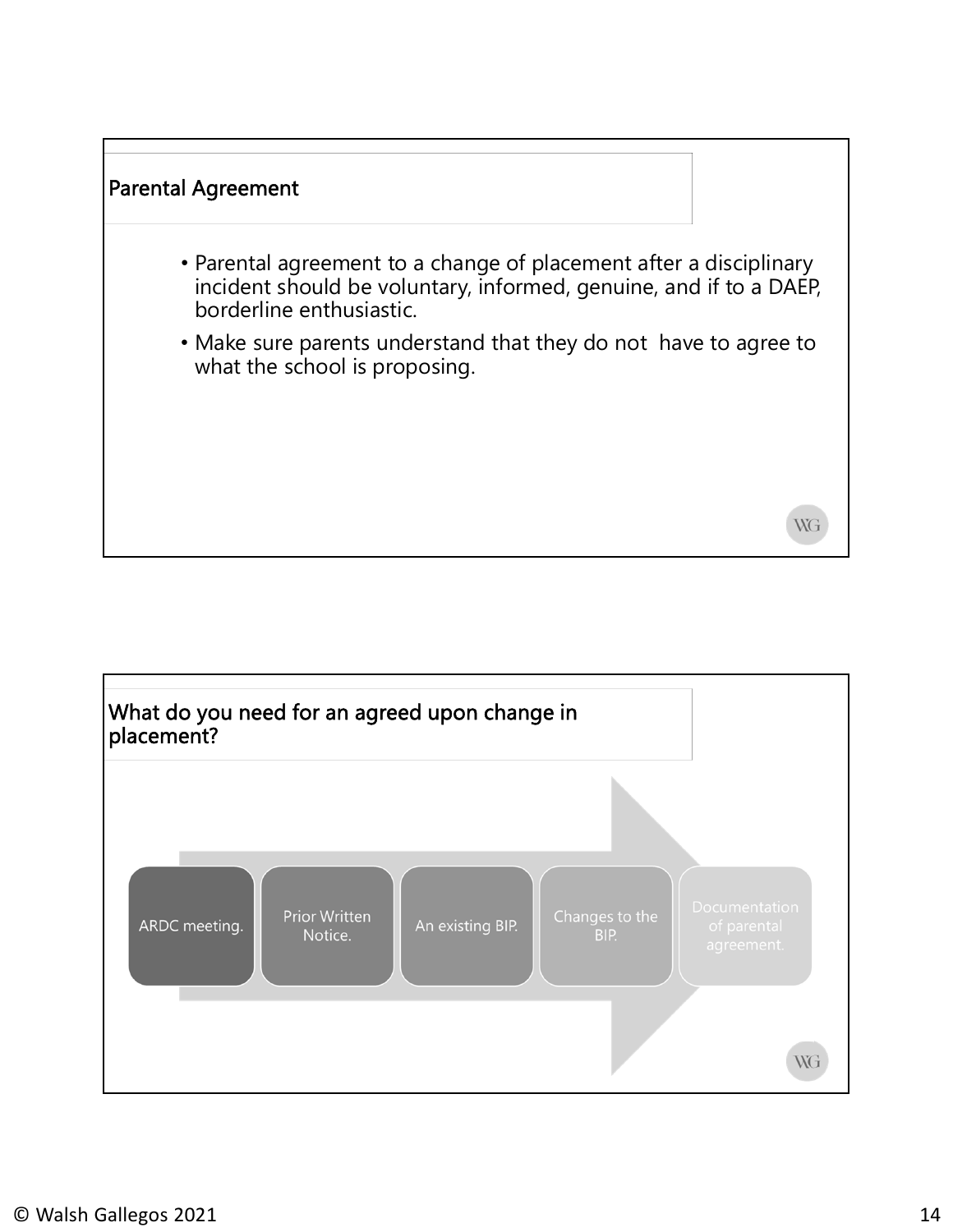

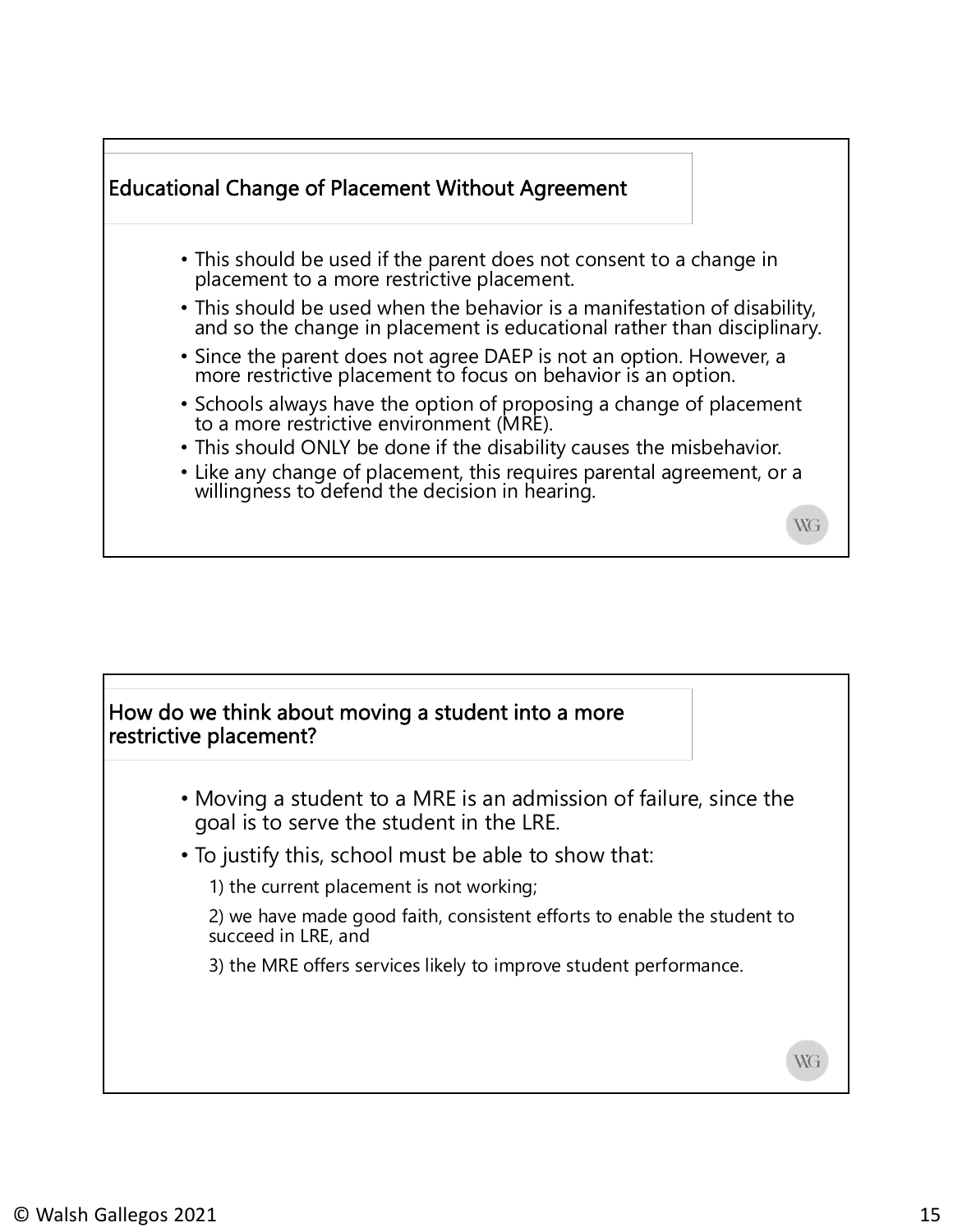

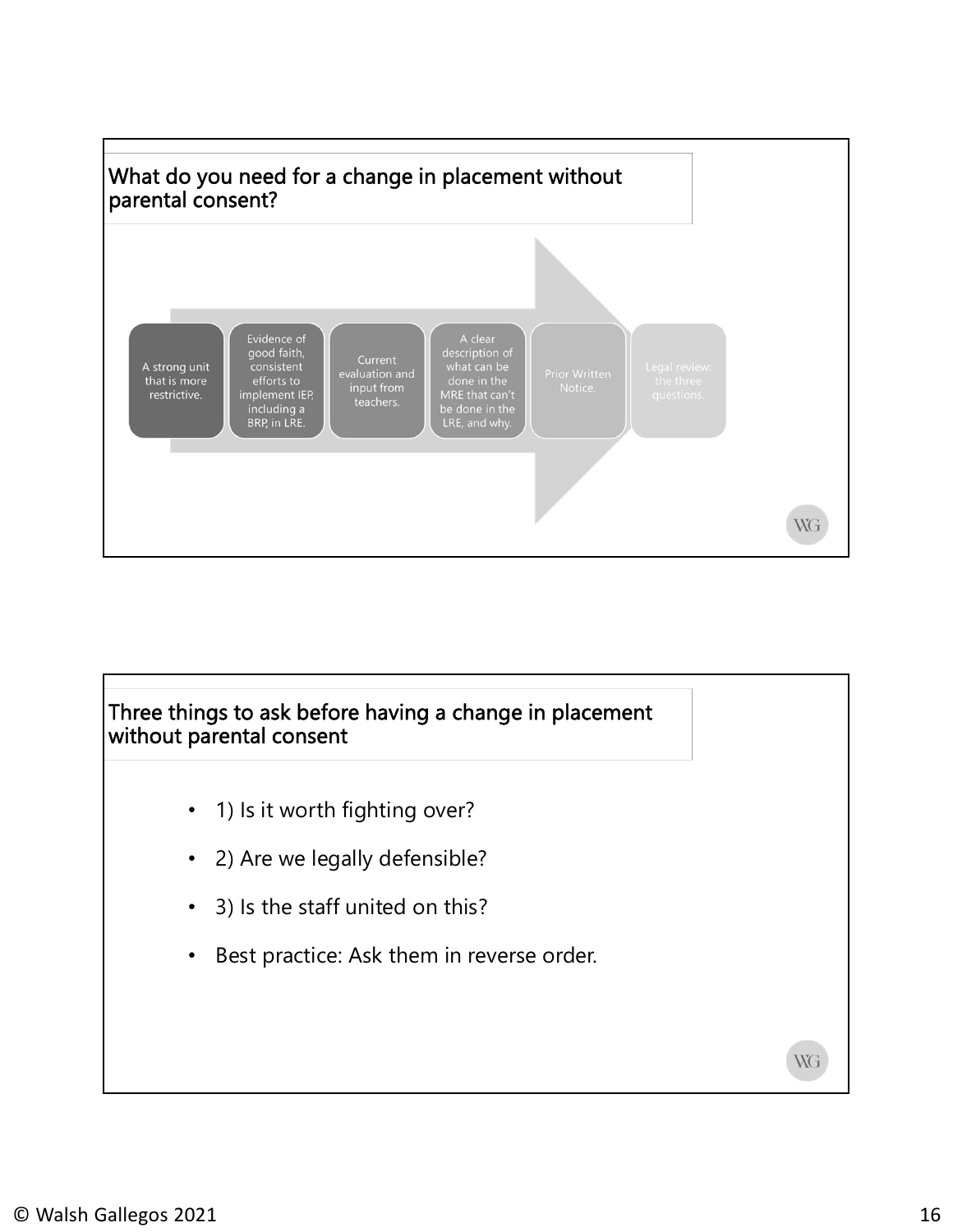## What do the Courts have to say about changes in placement?

## Doe v. Todd County School District, 55 IDELR 185 (8th Cir. 2010)

• Here, the parent agreed to the change of placement at the IEP Team meeting, but quickly changed her mind. Since the placement was based on an agreement, the parent should have asked for another IEP Team meeting to formally revoke her agreement. Instead, the Parent took the matter to court, alleging a denial of due process because she was not allowed to take the matter to the school board. The court held the parent to the agreement, even though it seemed clear that the parent did not fully understand the agreement, or the fact that she did not have to agree to it. The parent was not denied due process because she was not entitled to a hearing before the school board.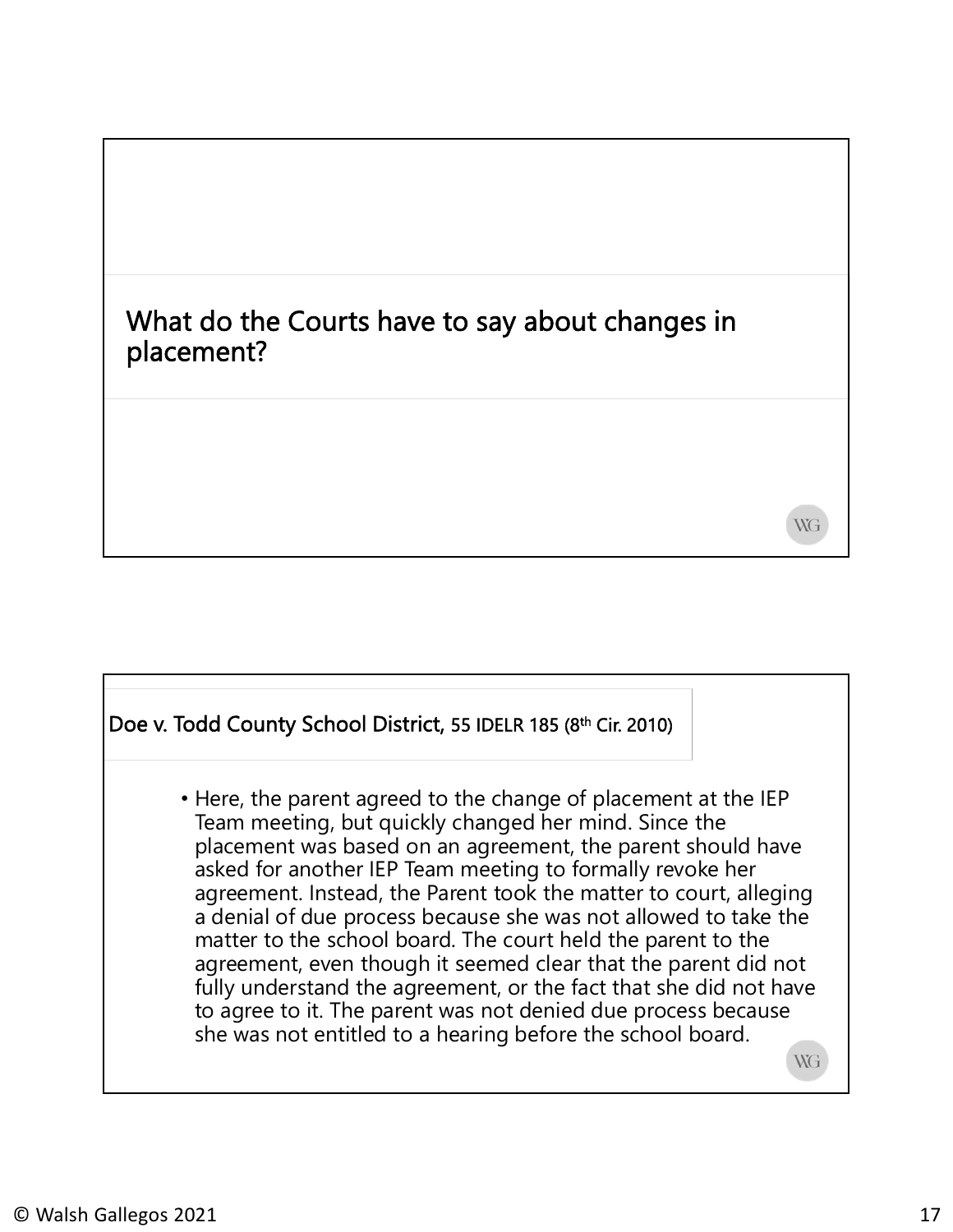## Doe v. Todd County School District, 55 IDELR 185 (8th Cir. 2010)

• "Once the IEP team changed Doe's placement with Dorothy Doe's consent, the IEP team, not the school board, became the decision-maker authorized to change his placement again. Given the IDEA's stay-put mandate…the board could not have ordered Doe's reinstatement at [the regular high school]."

#### Global Impact Stem Academy, 118 LRP 12987 (SEA OH 03/22/18)

• Notice must be given prior to a change in education placement to give parents the opportunity to make an informed decision. Although an Ohio mother agreed with her child's placement change decision, she was not given proper notice and had been unaware that a placement decision would be made at that meeting. So, even though the student's mother agreed with the district about the student's educational placement decision, the district violated the IDEA when it changed the student's placement without providing the student's mother with proper notice.

WG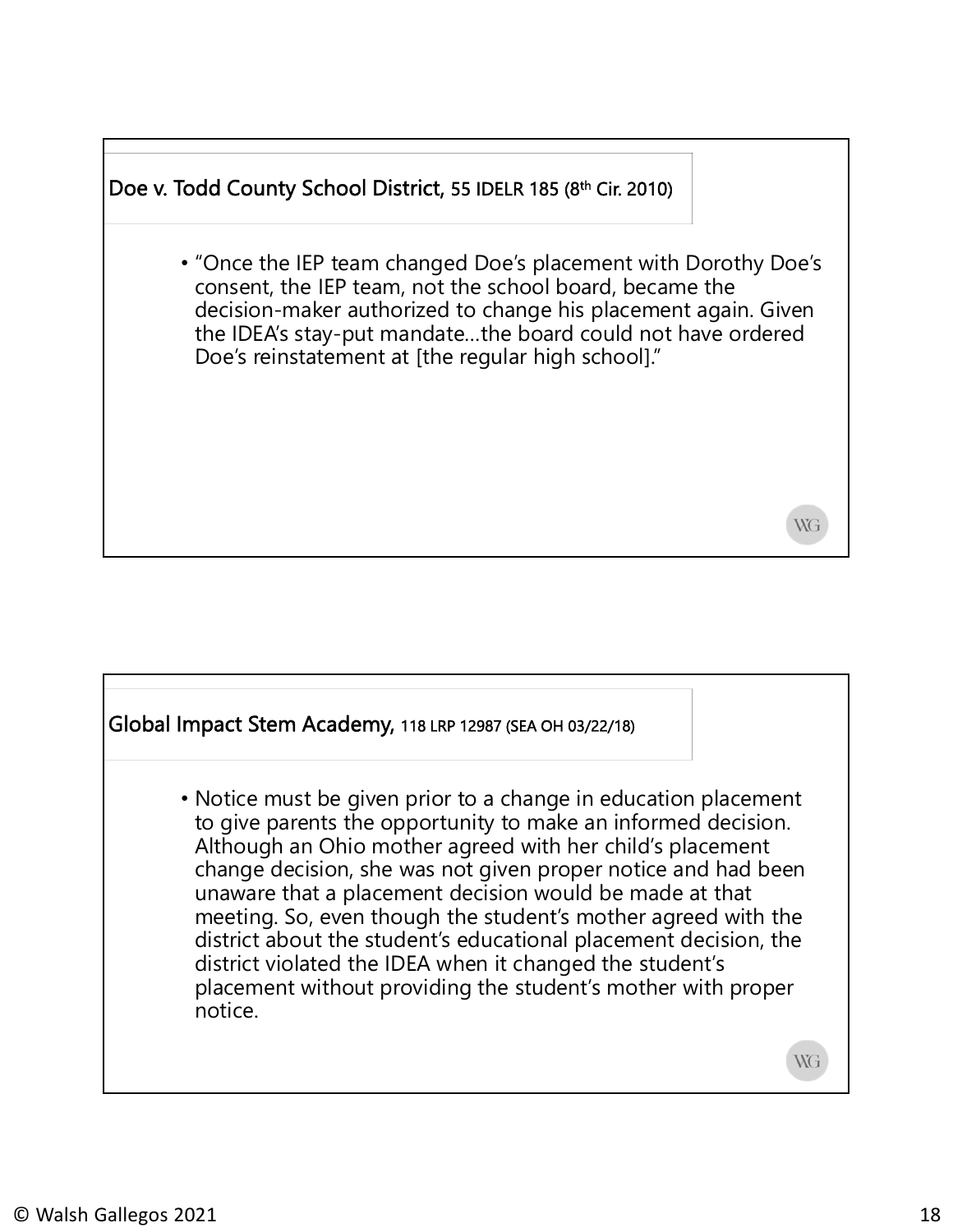

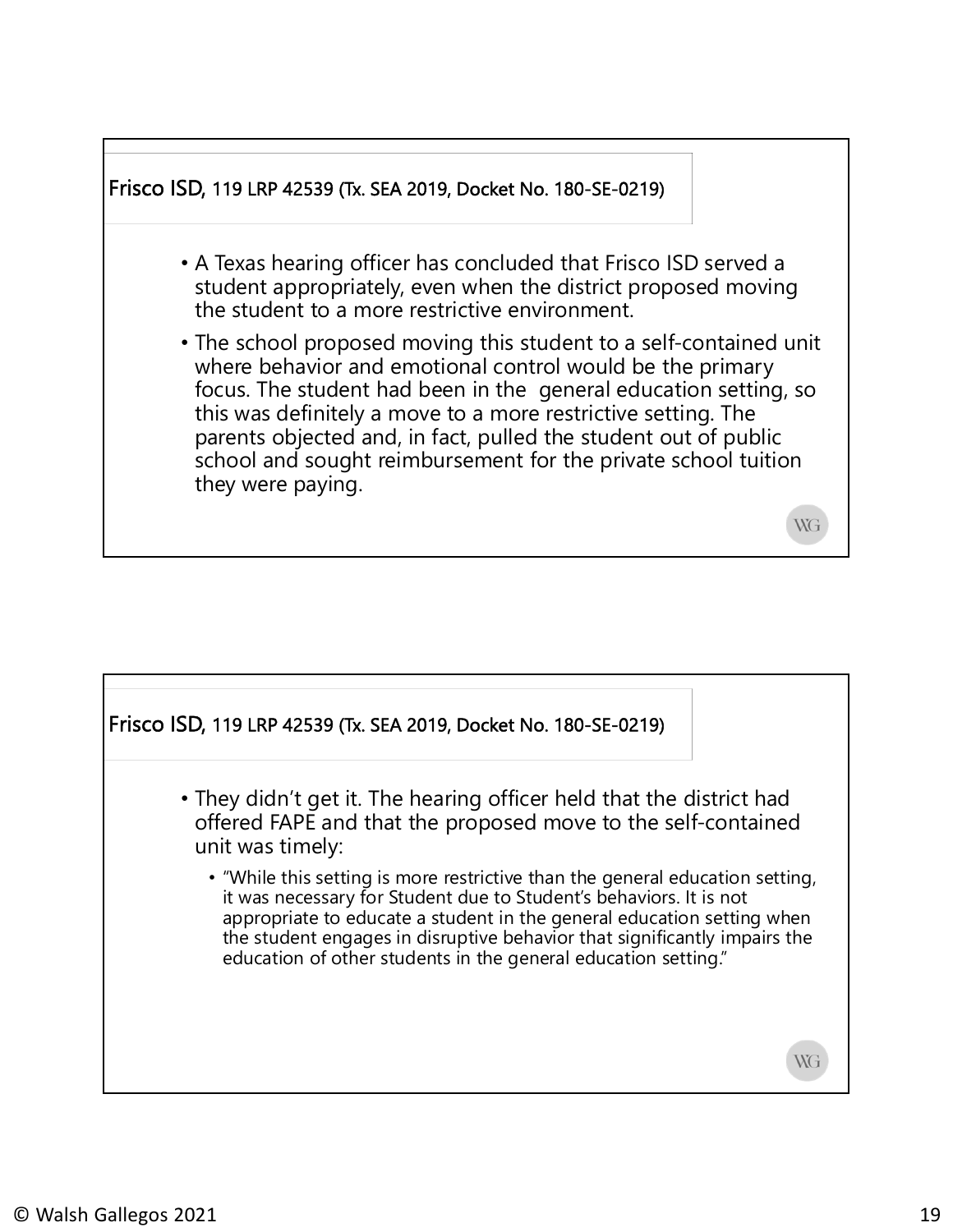

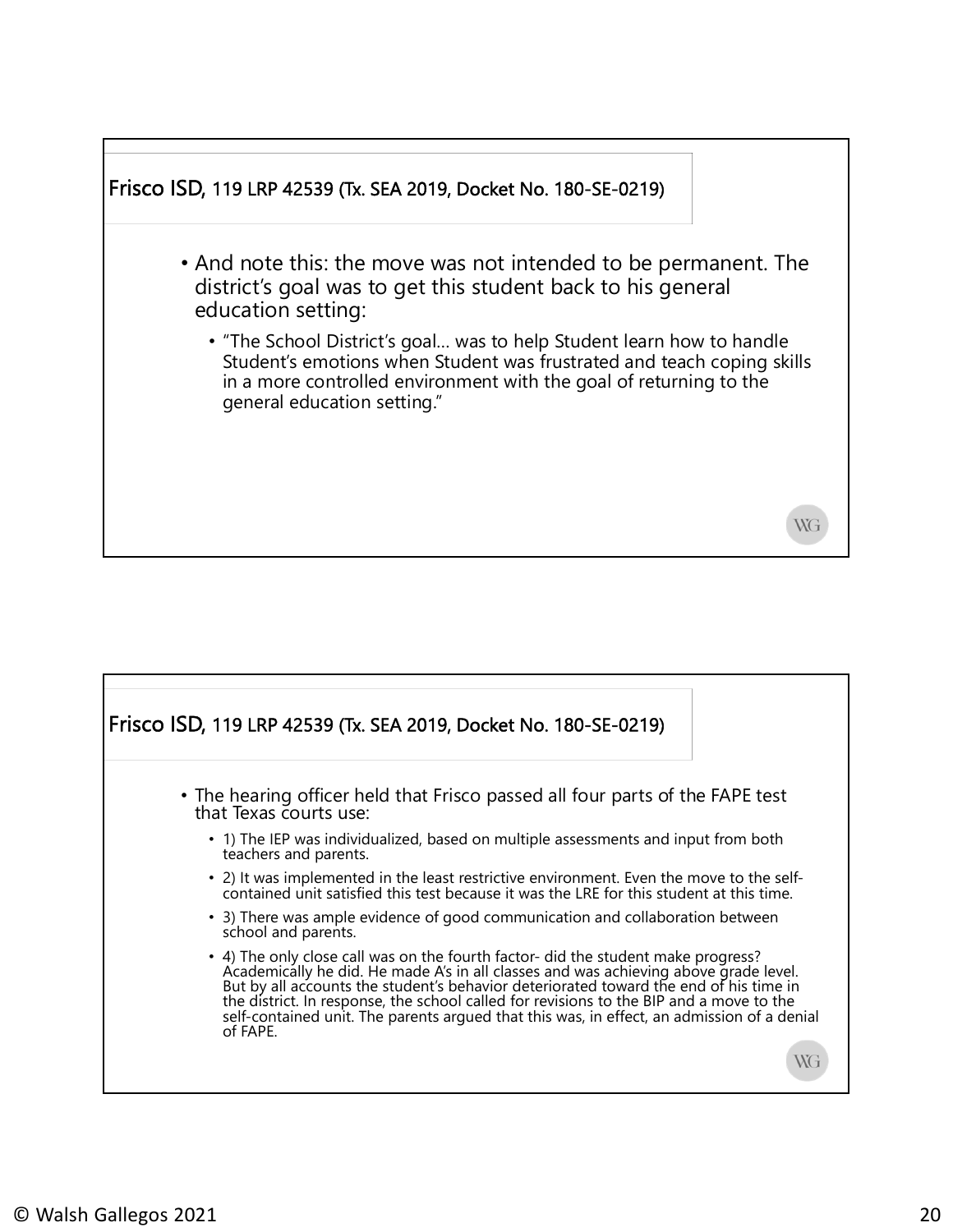

### Jason O. v. Manhattan School District No. 114, 67 IDELR 142 (N.D. Ill. 2014)

- When districts propose moving a student to a more restrictive environment over parental objections, the district has to convince the hearing officer of three things:
	- 1) the current placement is not working;
	- 2) we have really tried; and
	- 3) the student will do better in the more restrictive setting.
- In this case the district passed all 3 tests.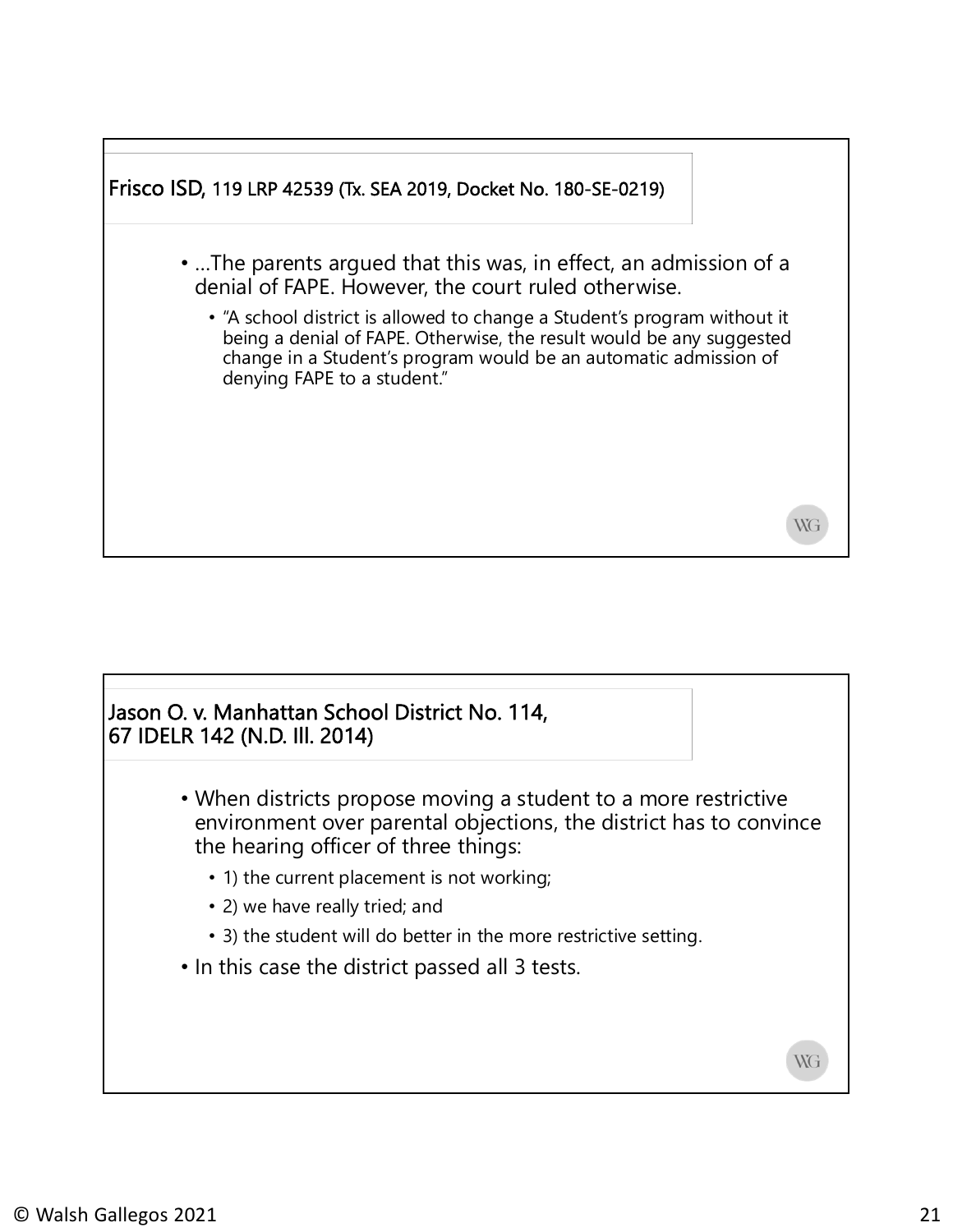

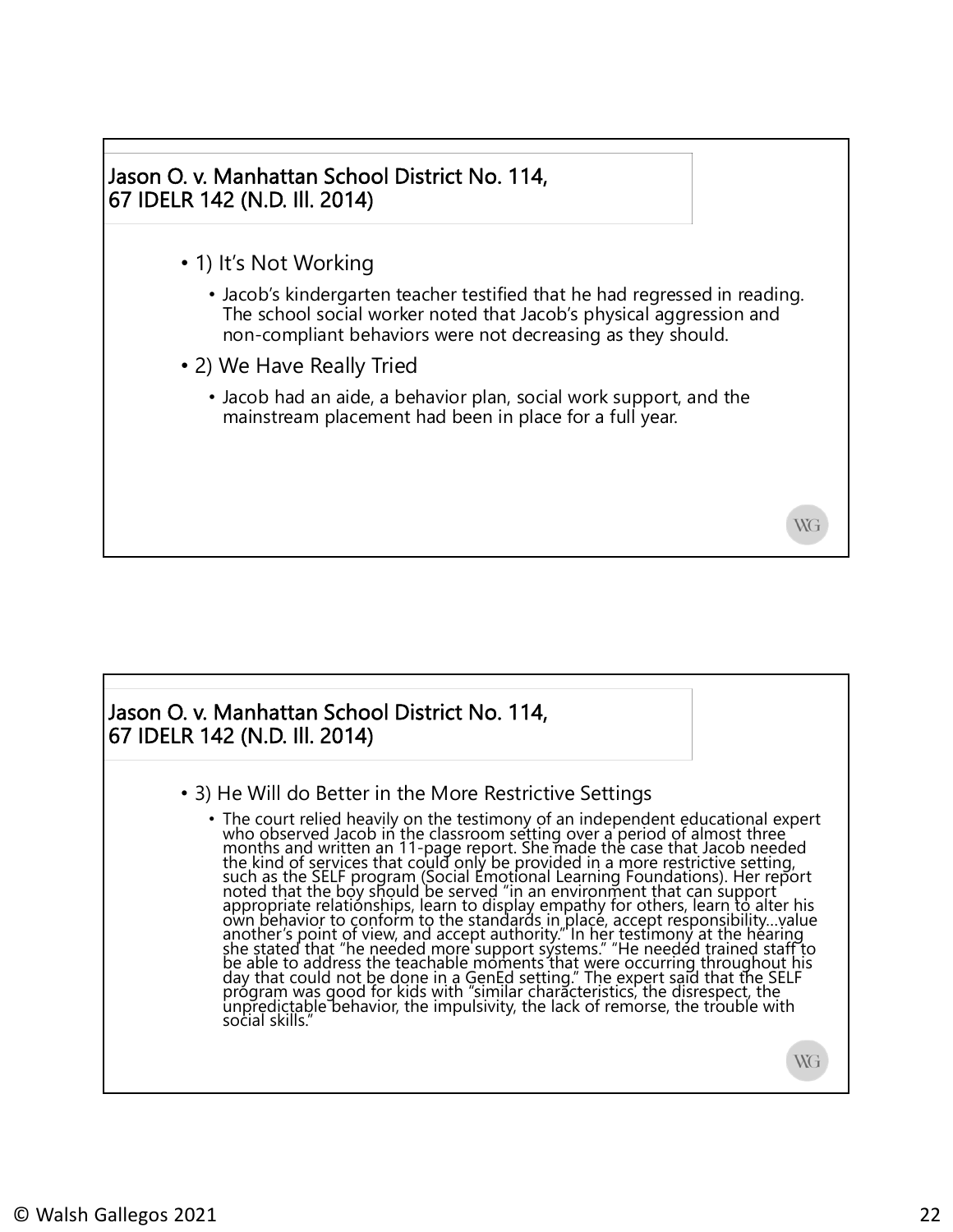Jason O. v. Manhattan School District No. 114, 67 IDELR 142 (N.D. Ill. 2014)

> • The court ruled in favor of the school district on the placement issue. The case illustrates that it is alright for the school to fail with a student, as long as the school seeks to fix the problem in a timely fashion. Proposing to move a student out of the mainstream is, in effect, an admission of failure by the school. The law does not expect that every placement will succeed. However, it does expect school officials to be on top of the situation and to step in with a good Plan B if Plan A is not working.

#### Jason O. v. Manhattan School District No. 114, 67 IDELR 142 (N.D. Ill. 2014)

• That's what is particularly noteworthy about this case. The independent expert retained by the school did an excellent job of describing exactly what the student needed; why he could not get what he needed in the mainstream setting; and why the school's proposed placement would be beneficial to the student. Thus the school made the case that the proposed change of placement was not about the other kids… it was about Jacob.

WG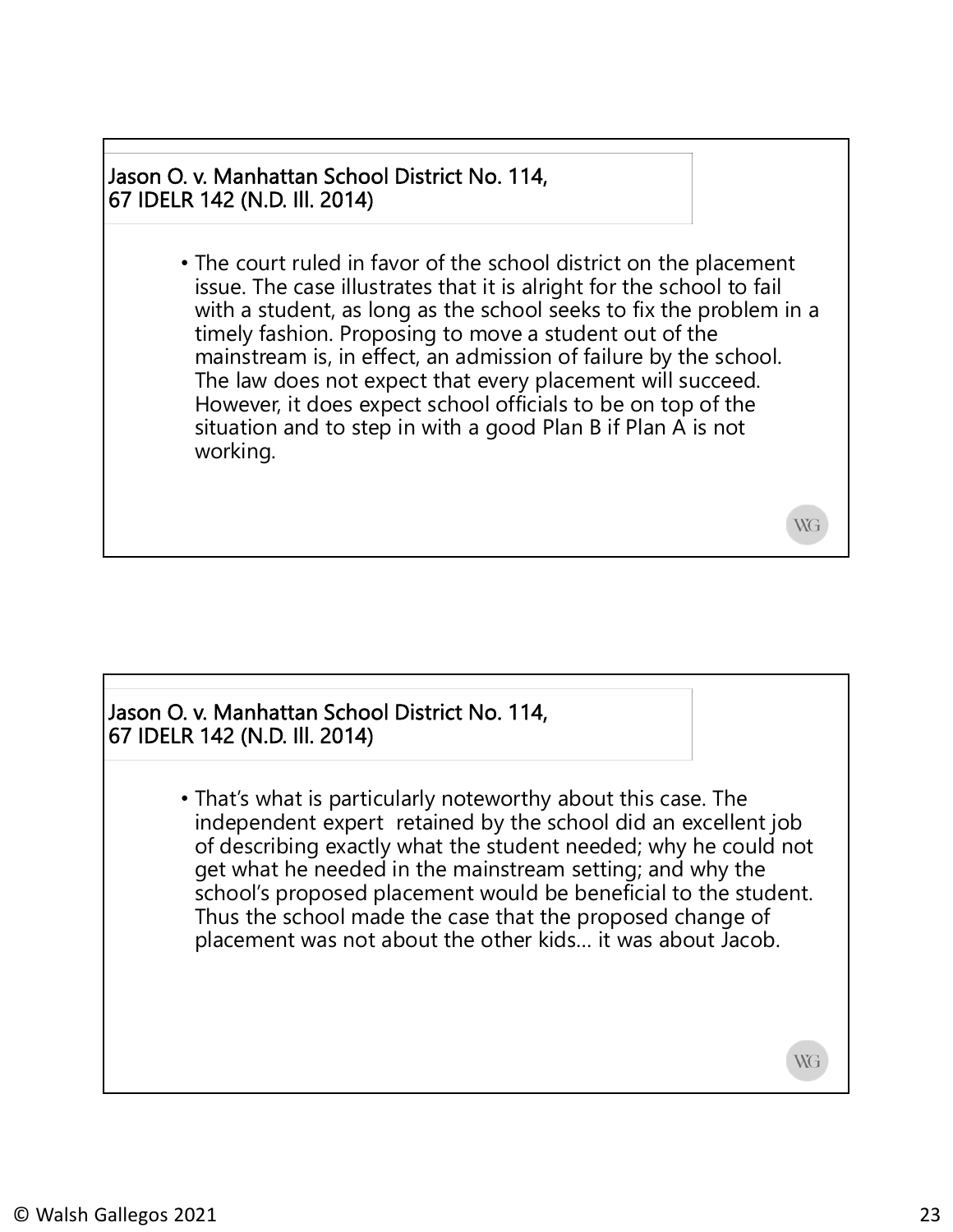